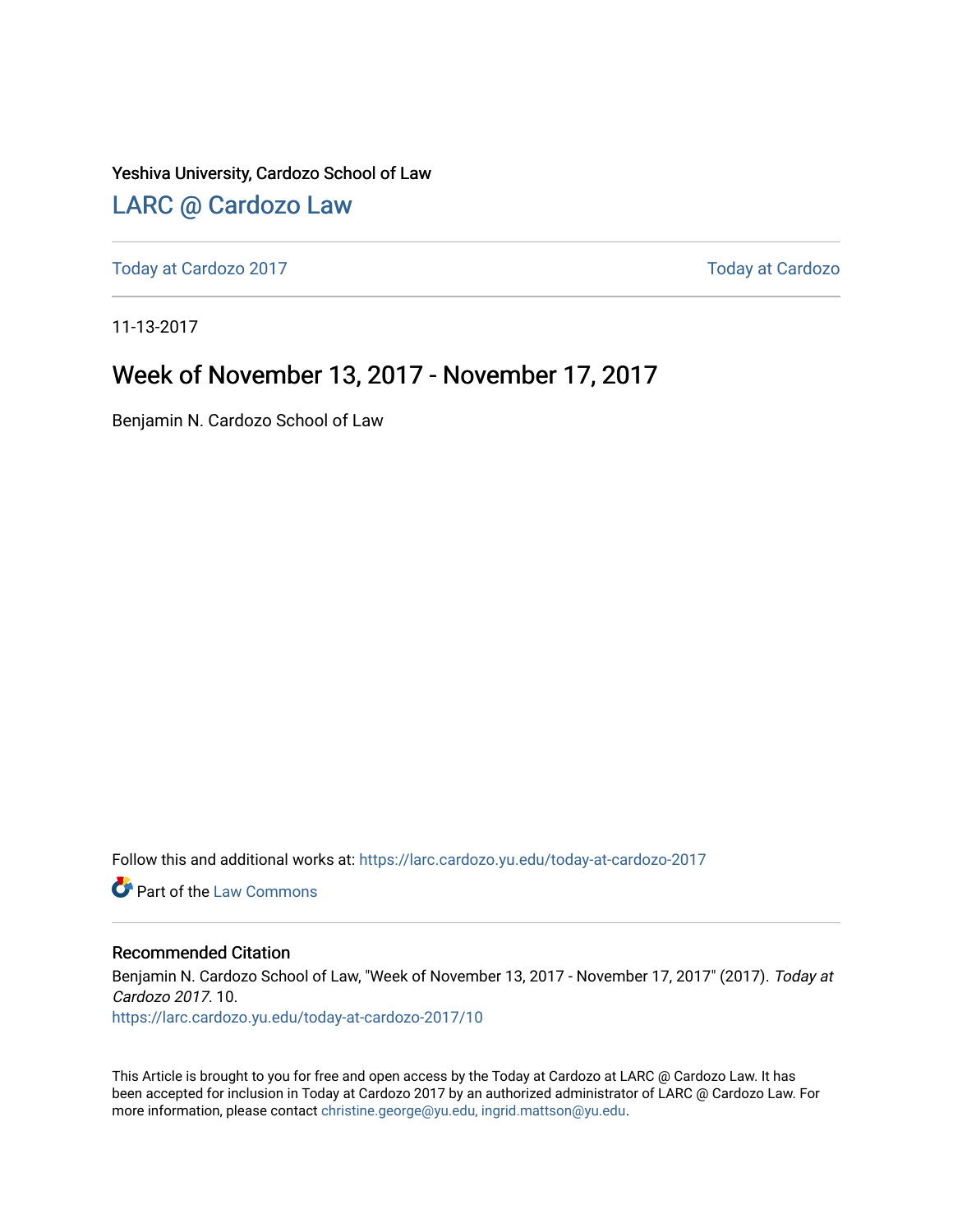# **Today at Cardozo – Monday, November 13, 2017**

Join Cardozo Law Institute in Holocaust and Human Rights for a lunch discussion with Caroline La Porte from the National Indigenous Women's Resource Center. We will be discussing indigenous rights and the effects of colonial on gender-based violence in the United States.

Date: Nov. 13th Time: 12pm Location: Room 1008.

Lunch will be served.

### **Cardozo Art Law Society presents… Live Auction Screening Event!**

Please join CALS for a screening of the Christie's Evening Sale on November 13th in Room 206. **Dinner will be served** at 6:30PM and the Auction begins at 7!

MLSA Town Hall When: Today at 12! Where: Room 9SEM What: Time to discuss anything on your mind with yours truly, the Minority Law Student Alliance Why: To help foster positive change for students of diverse backgrounds. And have lunch!

# **Upcoming Events and Announcements**

When: *Thursday, November 16th at 9:00 PM*

Where: **Highline Ballroom** (431 W 16th St, New York, NY 10011)- the entire venue is for Cardozo!!

What: **Ballroom soiree**, **beverages served from 9:00pm-12:00am**, **additional costs after midnight until 2:00am, kosher food buffet,** and unforgettable memories with your Cardozo friends

Cost: **\$35 per ticket (credit cards and cash accepted)**. Students may purchase as many tickets as they would like (feel free to invite your non-Cardozo friends!).

*Tickets will be for sale starting November 6 in the SBA office any time the office is open (office hours are posted on the door)*. Don't feel like coming down to the office? Stop by our table in the 3rd Floor Lounge on Wednesday November 8, Monday November 13, and Wednesday November 15 from 12:00pm-1:30pm.

As an extra special deal for our wonderful Cardozo community, we are offering an **early bird special:**

### **The first 150 tickets can be purchased for \$30!**

**The SBA Office will be open at 10:00am on Monday, November 6.** Keep in mind, this ticket gets you a 3 hour open bar, delicious food, dancing, and a night you will remember for the rest of your life!

What do I wear?!?: Cocktail party attire (cocktail dresses, suits, etc.). Please note that we never require or enforce a dress code, but these are just some guidelines if you want to wear a dress or suit. Check out our Instagram for pictures from last year's event!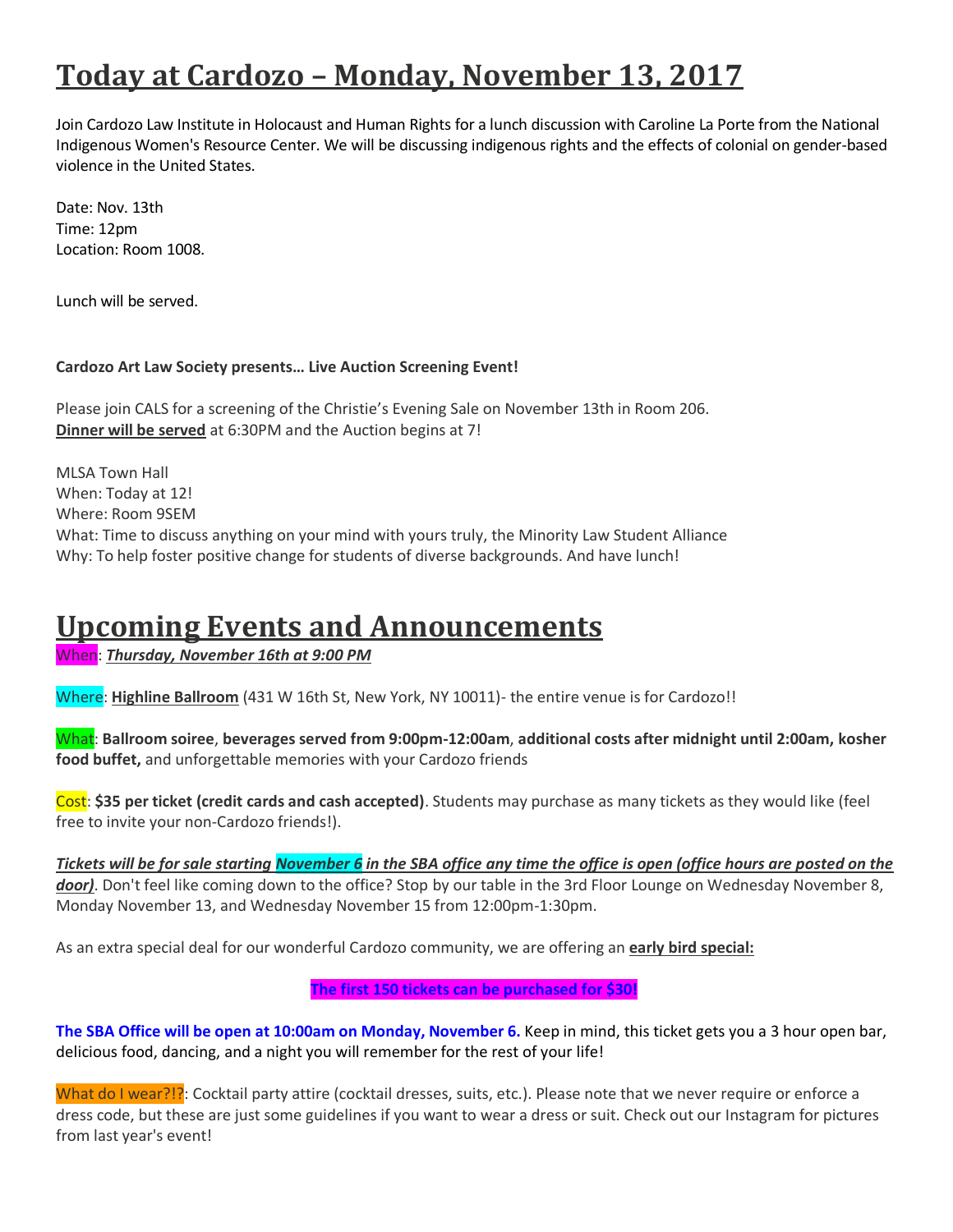Please join us for a Heyman Lunch Speaker Series event:

### **Observations of a First Responder: How to Avoid Corporate Scandals and Establish a Culture of Integrity\***

**Speaker**: Jordan Thomas, Chair – Whistleblower Practice, Labaton Sucharow **Date**: Wednesday, November 15, 2017 **Time**: 12:00 pm **Location**: Rm 304

#### **Lunch will be provided.**

Please join us for a lunch talk with Jordan Thomas! Jordan was a principal architect of the SEC Whistleblower Program, and established Labaton Sucharow's whistleblower practice in 2011. Prior to joining Labaton Sucharow, Jordan worked at the SEC as an Assistant Director and as an Assistant Chief Litigation Counsel in the Division of Enforcement, and joined the SEC after servicing as a Trial Attorney at the Department of Justice, specializing in complex financial services litigation.

\*This event is part of the Compliance Speaker Series and will qualify towards the Compliance Concentration requirement.

This event is open only to the Cardozo community. If you register and can no longer attend, please let us know so that we have an accurate headcount for catering purposes.

NLG Lunch Conversation on Housing Law in NYC

Date: Wednesday, November 15, 2017 Time: 12:00 pm Location: Rm 201

Please join the Cardozo chapter of the National Lawyers Guild for the next installment of our Brown Bag lunch talk series on Wednesday, November 15th at 12pm in Room 201. This week's discussion will deal with NYC Housing Law, with an eye towards career opportunities available for future lawyers in the field. Cardozo NLG members Claire Mooney and Andrew Kopke will lead the discussion which will touch on tenants' rights, alternative living spaces, and new job opportunities available in Housing Law in New York City. The talk will focus on two recent NYC initiatives: the passing of 214-B, which ensures all individuals in Housing Court will be provided with an advocate; and the newly established role of "Night Mayor," a city official who will act as a liaison between New York's nightlife industry and government officials. These issues and more will be examined within the lens of the National Lawyers Guild's continuing mission to value human rights above property rights. Expect a hearty and robust discussion on legal issues and \*\*\*free Chinese food\*\*\*.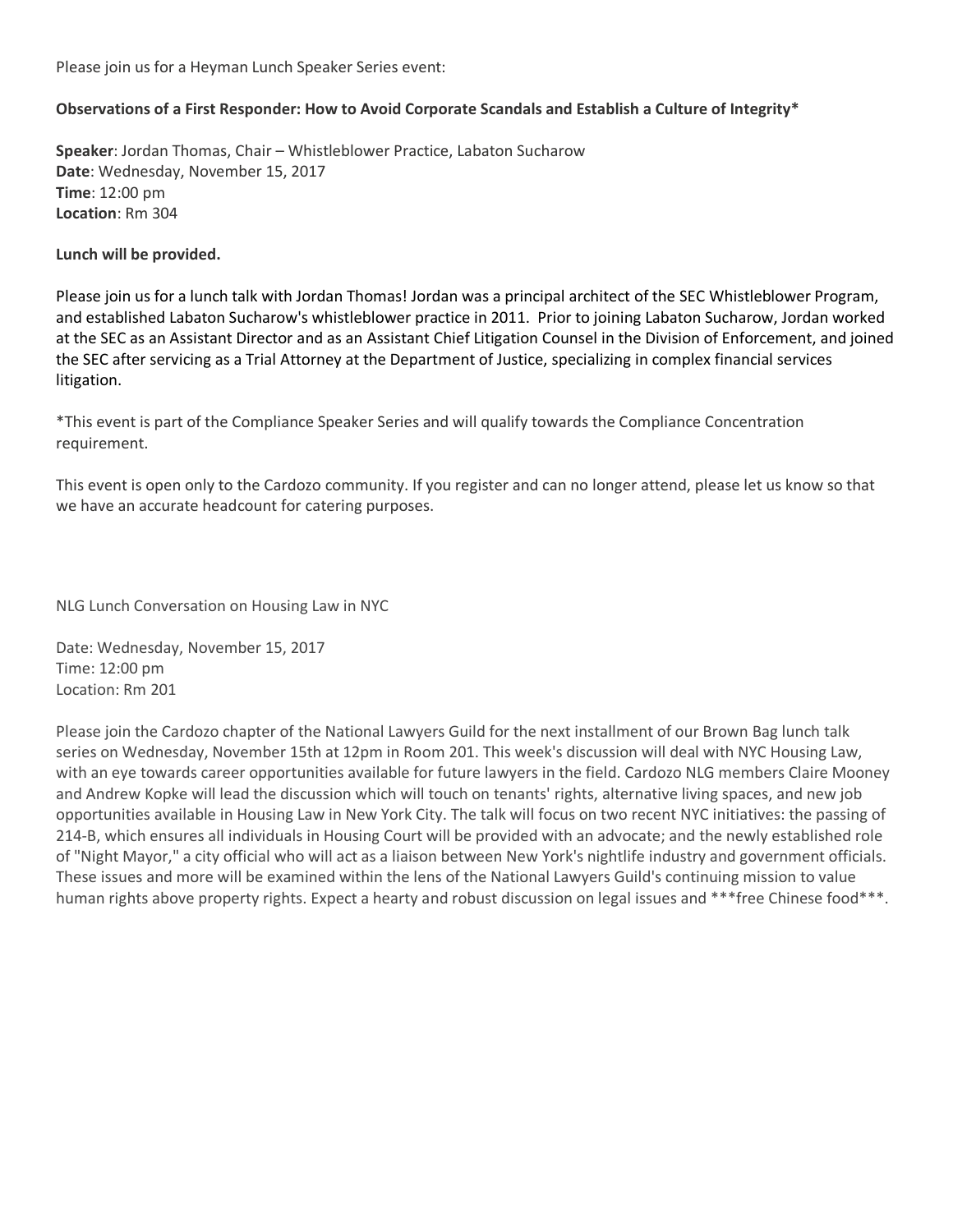# **Today at Cardozo – Wednesday, November 15th, 2017**

Please join us for a Heyman Lunch Speaker Series event:

## **Observations of a First Responder: How to Avoid Corporate Scandals and Establish a Culture of Integrity\***

**Speaker**: Jordan Thomas, Chair – Whistleblower Practice, Labaton Sucharow **Date**: Wednesday, November 15, 2017 **Time**: 12:00 pm **Location**: Rm 304

**Lunch will be provided.**

Please join us for a lunch talk with Jordan Thomas! Jordan was a principal architect of the SEC Whistleblower Program, and established Labaton Sucharow's whistleblower practice in 2011. Prior to joining Labaton Sucharow, Jordan worked at the SEC as an Assistant Director and as an Assistant Chief Litigation Counsel in the Division of Enforcement, and joined the SEC after servicing as a Trial Attorney at the Department of Justice, specializing in complex financial services litigation.

\*This event is part of the Compliance Speaker Series and will qualify towards the Compliance Concentration requirement.

This event is open only to the Cardozo community. If you register and can no longer attend, please let us know so that we have an accurate headcount for catering purposes. NLG Lunch Conversation on Housing Law in NYC Date: Wednesday, November 15, 2017 Time: 12:00 pm Location: Rm 201

Please join the Cardozo chapter of the National Lawyers Guild for the next installment of our Brown Bag lunch talk series on Wednesday, November 15th at 12pm in Room 201. This week's discussion will deal with NYC Housing Law, with an eye towards career opportunities available for future lawyers in the field. Cardozo NLG members Claire Mooney and Andrew Kopke will lead the discussion which will touch on tenants' rights, alternative living spaces, and new job opportunities available in Housing Law in New York City. The talk will focus on two recent NYC initiatives: the passing of 214-B, which ensures all individuals in Housing Court will be provided with an advocate; and the newly established role of "Night Mayor," a city official who will act as a liaison between New York's nightlife industry and government officials. These issues and more will be examined within the lens of the National Lawyers Guild's continuing mission to value human rights above property rights. Expect a hearty and robust discussion on legal issues and \*\*\* free Chinese food\*\*\*.

\*\*\*\*\*\*\*\*\*\*\*\*\*\*\*\*\*\*\*\*\*\*\*\*\*\*\*\*\*\*\*\*\*\*\*\*\*\*\*\*\*\*\*\*\*\*\*\*\*\*\*\*\*\*\*\*\*\*\*\*\*\*\*\*\*\*\*\*\*\*\*

## **The Floersheimer Center for Constitutional Democracy Presents:**

**Floersheimer Center Book Talk:**

Constitutional Coup: Privatization's Threat to the American Republic

by Jon Michaels

Please join Professor Shaw and author and UCLA law professor, Jon Michaels, as they discuss his new book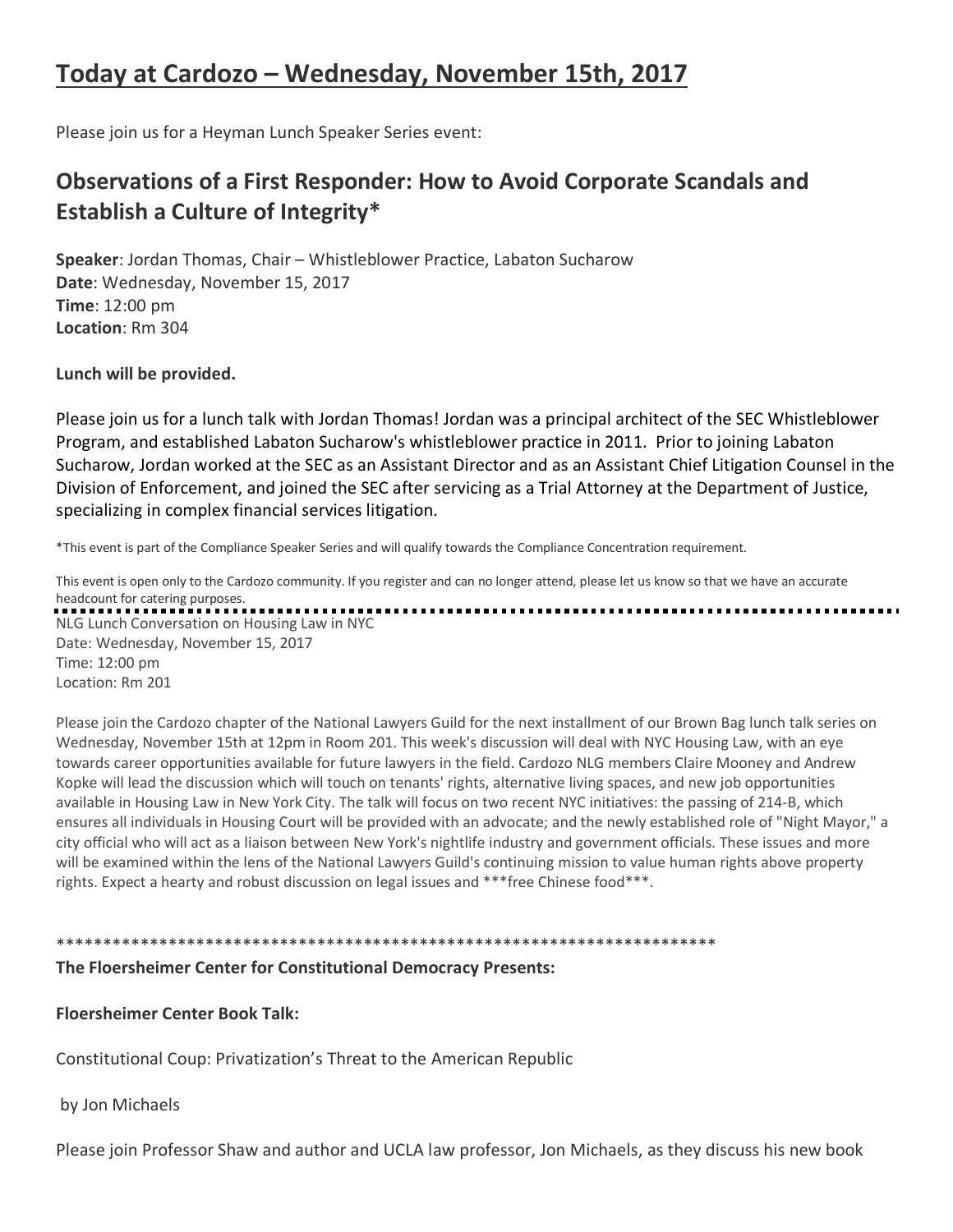concerning how the fusion of politics and profits commercializes government—and consolidates state power in ways both the framers and administrative lawyers endeavored to disaggregate.

When: Wednesday, November 15, from 12-1:15 pm

Where: Rm 424

Pizza will be served.

No RSVP necessary

## \*\*\*\*\*\*\*\*\*\*\*\*\*\*\*\*\*\*\*\*\*\*\*\*\*\*\*\*\*\*\*\*\*\*\*\*\*\*\*\*\*\*\*\*\*\*\*\*\*\*\*\*\*\*\*\*\*\*\*\*\*\*\*\*\*\*\*\*\*\*\*

Join **The Cardozo Journal of Equal Rights and Social Justice, Cardozo FIRE and Cardozo Advocates for Kids** for a discussion on the revocation of DACA and its aftermath with experienced immigration lawyers, community organizers and DACA recipients. We will explore the history of DACA, the implications of its cancelation and the efforts being made to protect DACA recipients.

Speakers will include:

- **Hasan Shafiqullah,** Attorney-in-Charge, Immigration Law Unit, The Legal Aid Society
- **Tania Mattos,** UnLocal, Education and Outreach Director
- **Martin Batalla,** member of Make the Road NY and plaintiff in *Batalla Vidal v. Baran*
- **Amy Taylor,** Make the Road New York Director of Legal Services
- **Michael Wildes,** Wildes and Weinberg LLC, Managing Partner
- **Anthony Enriquez,** Equal Justice Works Fellow at Immigrant Defense Project

**Time:** 6:30 pm **Date:** November 15, 2017

**Location:** Moot Court Room

# **Upcoming Events and Announcements**

There were no events requested at this time.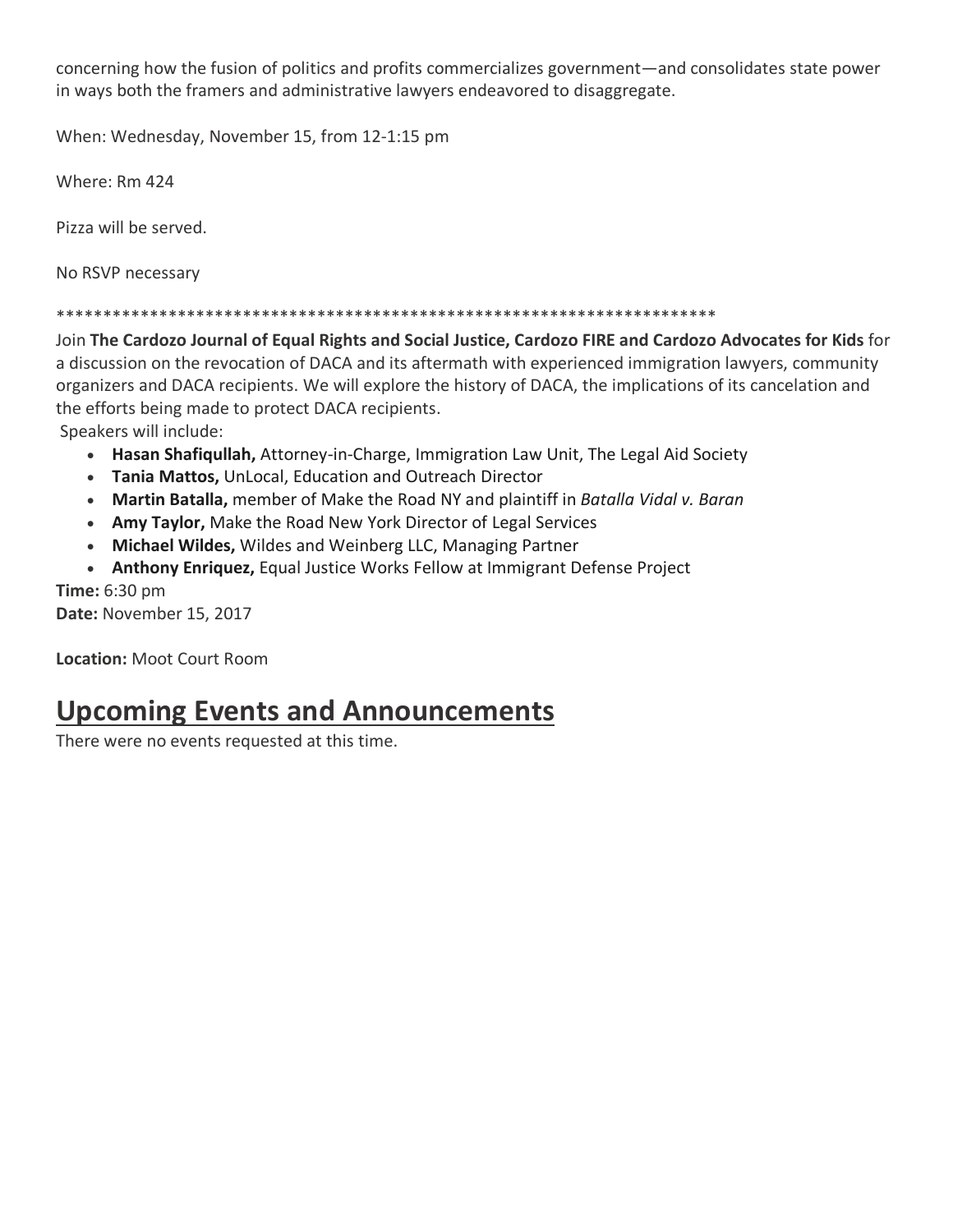# **Today at Cardozo – Thursday, November 16, 2017**

**The Cardozo Arts & Entertainment Law Journal and the Cardozo Entertainment Law Society** invite you to attend our fall event: Back to the Future of Music Sampling. It will take place on Thursday, November 16<sup>th</sup> at 6:30pm. The Event will focus on the legal issues facing producers, attorneys, and practitioners in music sampling. Join experts in the field as they discuss cases from *Grand Upright Music, Ltd. v. Warner Bros. Records, Inc.* to *Williams v. Bridgeport Music, Inc.* to learn how these cases have shaped the music industry and how the industry is responding to market disrupters like Tracklib.

Reception to follow.

## **1.5 transitional/non-transitional New York State credits will be available in the category of "Areas of Professional Practice"**

## **Panelists:**

- **Tom Silverman**-- Founder of Tommy Boy Records and Tracklib Board Member
- **Michael Reinert**-- Partner at Fox Rothschild and Chairman of the Entertainment Law Initiative of the Grammy Foundation
- **Marc Ostrow**-- Music Law Professor at the Benjamin N. Cardozo School of Law and Of Counsel at Winslett Studnicky McCormick & Bomser LLP
- **Hank Shocklee**-- President, Shocklee Entertainment; Music Producer, Composer, DJ and Founder of Public Enemy
- **Dag Sandsmark**-- Vice President, Business & Legal Affairs, Sony/ATV Music Publishing

### ~\*~\*~\*~\*~\*~\*~\*~\*~\*~\*~\*~\*~\*~\*~\*~\*~\*~\*~\*~\*~\*~\*~\*~\*

## *"From The Ashes: What is the True Cost of Coal?" Screening and Discussion*

Cardozo's Alumni Association, The FAME Center, The Indie Film Clinic, Intellectual Property Law Society, Intellectual Property & Information Law Program and the Cardozo Environmental Law Society invite you to:

## *From the Ashes: What is the True Cost of Coal?*

Tribeca Film Festival Official Selection Screening and Discussion

**Thursday, November 16, 2017 6 - 9 p.m.** Room 204 Benjamin N. Cardozo School of Law

*From the Ashes*, a Tribeca Film Festival official selection, engages with Americans in communities across the country as they wrestle with the legacy of the coal industry, and what its future should be under the Trump Administration. Following a screening of the film, Michelle Greenberg-Kobrin (clinical assistant professor of law, director of the Indie Film Clinic and director of the Leadership Program at the Heyman Center on Corporate Governance) and Michael Herz (Arthur Kaplan Professor of Law) will have a discussion with Sidney Beaumont, one of the film's producers.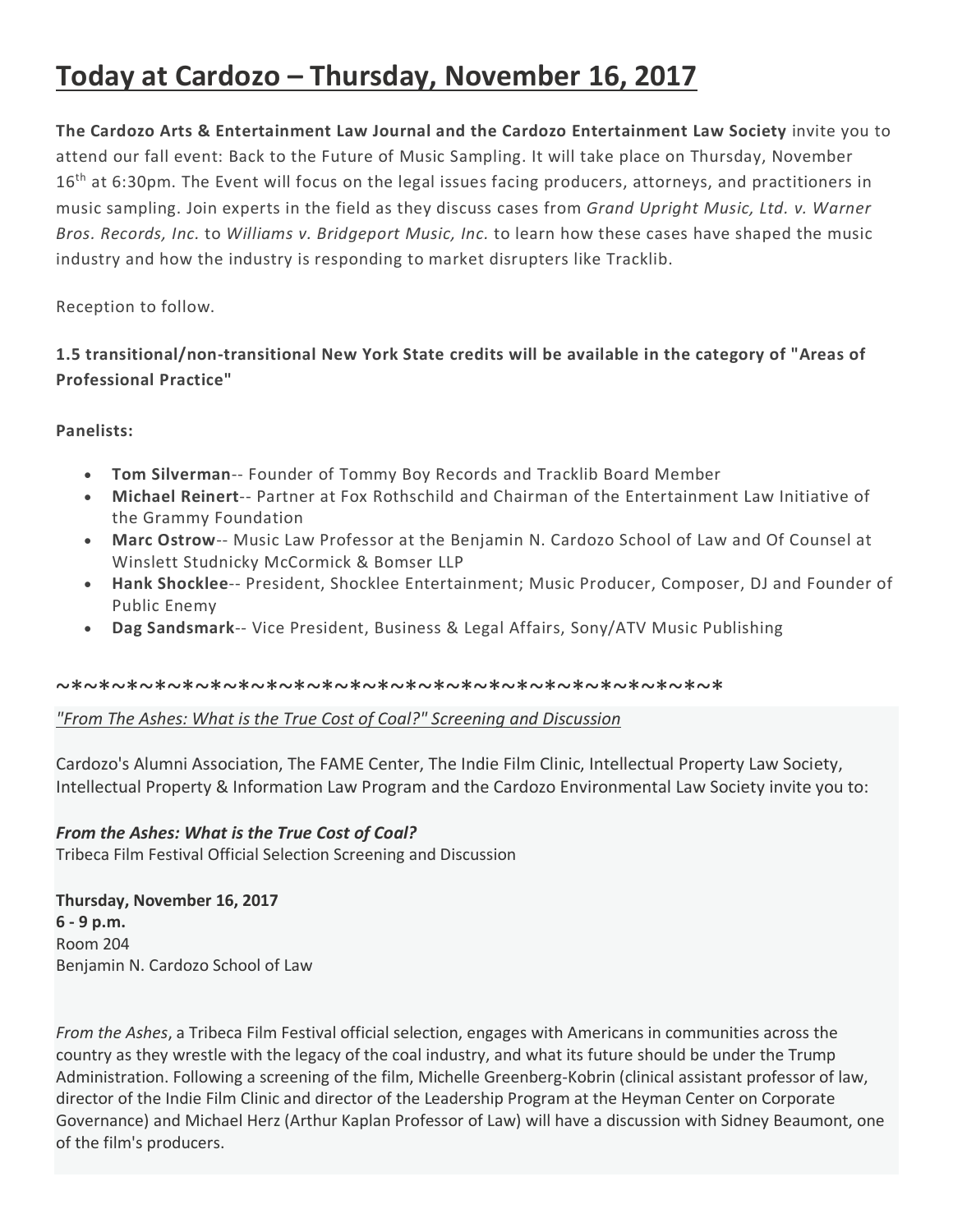Cardozo's Indie Film Clinic is a not-for-profit clinical program that provides free legal services to filmmakers producing independent, documentary and student films and to artists providing services in independent and documentary film. The clinic's mission is to provide the next generation of Cardozo lawyers with a solid grounding in transactional legal skills and to strengthen New York City as a center for independent film production.

The Indie Film Clinic is sponsored by the Tisch Illumination Fund.

~\*~\*~\*~\*~\*~\*~\*~\*~\*~\*~\*~\*~\*~\*~\*~\*~\*~\*~\*~\*~\*~\*~\*~\*

Please join the **Sports Law Society and Interactive Entertainment Law Society** for a discussion on eSports and the growing need for legal professionals in the industry. Harris Peskin is a Cardozo alum currently practicing in the eSports industry. Mr. Peskin will describe what its like working as an attorney in the eSports industry and also focus on video games from a legal perspective.

The event will be held on Nov. 16 at 12 p.m. in the Moot Court Room. Free lunch will be served.

# **Upcoming Events and Announcements**

The Samuel & Ronnie Heyman Center on Corporate Governance and the Cardozo Tech Talk Series present:

## **Tech Talk: Structuring Legally Compliant Token Sales**

**Date**: Tuesday, November 21, 2017 **Time**: 7:00 pm **Location**: Moot Court Room

Token sales and initial coin offerings are all the rage, but are these issuances legally compliant? Join us for a panel discussion about the latest trends in token sales and how to navigate the various laws, rules and regulations that may apply.

## **Moderator**

Aaron Wright, Founder/Director of the Tech Startup Clinic and Associate Clinical Professor of Law at Cardozo School of Law

## **Panelists**

Lewis Cohen, Partner, Hogan Lovells Joshua Ashley Klayman, Of Counsel, Morrison & Foerster Marco Santori, Partner, Cooley Lilya Tessler, Partner, McDermott Will & Emery Yvette Valdez, Counsel, Latham & Watkins

We will be livestreaming this event for those who cannot attend in person. A link to access the livestream will be sent the day of the event to those who indicate "livestream" during registration.

NY CLE: Approved for 1.0 transitional/non-transitional New York State credit in the category "Areas of Professional Practice". **CLE credits only available to those who attend in person.**

**Support for the Cardozo Tech Startup Clinic and the Cardozo Tech Talk Series has been generously provided by Frankfurt Kurnit.**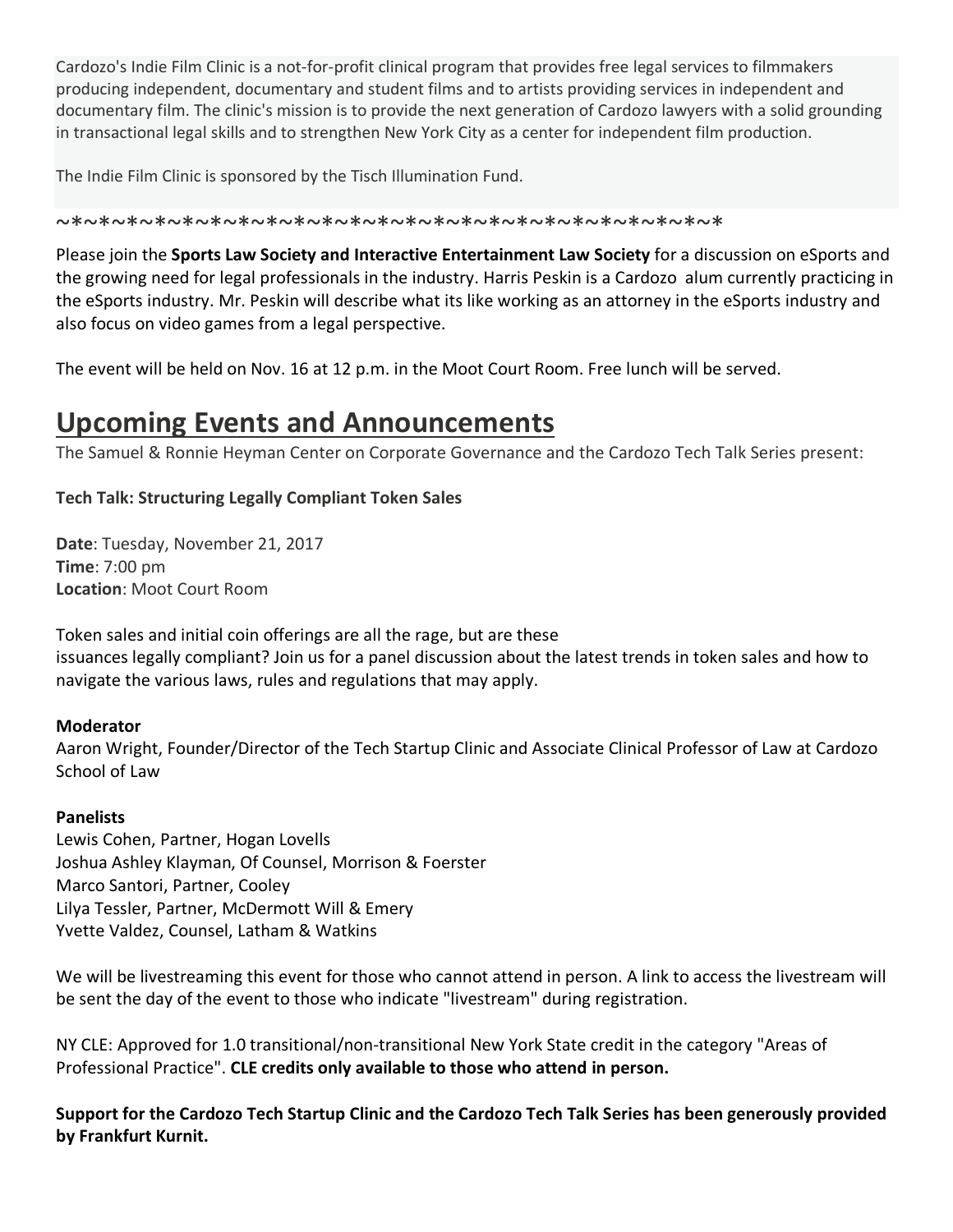Who: Cardozo Data Law Society (CDLS) What: Cardozo Data Law Society presents *The Decade of Discovery*, which is a documentary film about the events that took place at The White House and in U.S. Courts (circa. 2002-2012) that led to the current posture of e-discovery practice in the U.S. When: 11/20 6pm - 8 pm Where: 9Sem (seminar room on the 9th floor) Why: Lively discussion to follow, and there's food (falafel)!!!

#### ~\*~\*~\*~\*~\*~\*~\*~\*~\*~\*~\*~\*~\*~\*~\*~\*~\*~\*~\*~\*~\*~\*~\*~\*

This November please consider donating new or gently used coats (of any size) and toys to the Cardozo Law Review-, Cardozo MLSA-, Business Law Society-, and SBA-sponsored coat and toy drive! We will be accepting donations in the lobby, 3rd floor lounge, and SBA and Law Review (531) offices. All donations will be distributed during the holidays to needy residents of Mount Vernon, New York, one of NYC's largest and poorest "suburbs." Distribution will be handled by Balanced Life Christian Center, a local community church in Mount Vernon.

**Individuals who drop off donations in the 3rd floor lounge during lunchtime next Tuesday (11/21), and the Monday (11/27) and Wednesday (11/29) after Thanksgiving will be entered into a raffle.** If your club is interested in participating in gathering donations and possibly winning the prize or if you have any other questions, please reach out to Brian Gifford.